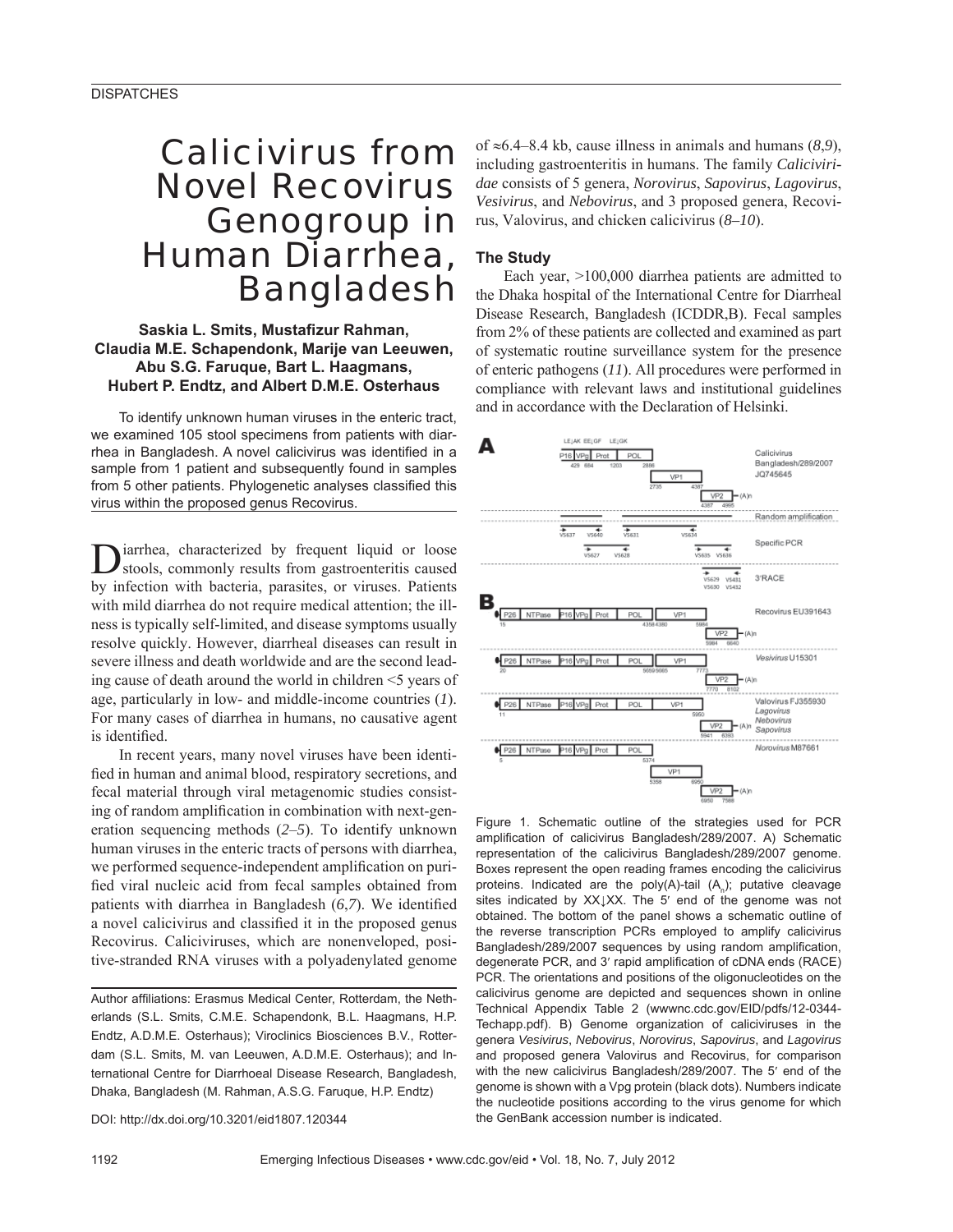| Calicivirus genus | Strain            | GenBank accession no. | NS polyprotein+ | VP1  | VP <sub>2</sub> |
|-------------------|-------------------|-----------------------|-----------------|------|-----------------|
| <b>Norovirus</b>  | Norwalk           | M87661                | 27.7            | 30.4 | 24.7            |
|                   | Southampton       | L07418                | 29.0            | 31.2 | 23.3            |
| Sapovirus         | Manchester        | X86560                | 20.1            | 18.6 | 4.1             |
|                   | PEC Cowden        | AF182760              | 18.3            | 18.1 | 6.8             |
| Vesivirus         | FCV CFI68         | U13992                | 18.4            | 16.3 | 15.1            |
|                   | SMSV <sub>1</sub> | U15301                | 19.0            | 19.3 | $5.5^{\circ}$   |
| Lagovirus         | RHDV FRG          | M67473                | 18.0            | 19.6 | 9.6             |
|                   | <b>EBHSV GD</b>   | Z69620                | 17.3            | 17.8 | 5.5             |
| <b>Nebovirus</b>  | BEC NB            | AY082891              | 18.7            | 16.8 | 11.0            |
|                   | Newbury 1         | DQ013304              | 19.0            | 16.8 | 11.0            |
| Recovirus‡        | Tulane            | EU391643              | 57.7            | 49.5 | 53.1            |
| Valovirust        | AB104             | FJ355930              | 35.8            | 43.5 | 26.0            |

Table 1. Percentage amino acid identity of calicivirus Bangladesh/289/2007 with representative caliciviruses of other genera\*

\*NS, nonstructural; VP, viral protein.

†All polyprotein sequences were aligned without the capsid protein encoding sequences.

‡Tentative genus not yet accepted by the International Committee on Taxonomy of Viruses.

Stool specimens from a subset of patients from routine surveillance during 2007–2009 (1,614 samples total) were available for further studies. These specimens were prescreened for adenovirus and rotavirus A by using Taq-Man EZ RT-PCR Core Reagents (Applied Biosystems, Foster City, CA, USA), rotavirus primers RVNSP3R and RVNSP3F and probe 5′-FAM-AGTTAAAAGCTAA-CACTGTCAAA-TAMRA-3′ (*12*), and TaqMan Universal Mastermix (Applied Biosystems) (*13*). Sequence-independent nucleic acid amplification and next-generation sequencing were performed on 105 stool specimens from diarrhea patients enrolled during 2007 by using a 454 GS Junior Instrument (Roche, Indianapolis, IN, USA) as described (*6*,*7*). More than 725,000 trimmed reads were assembled by using de novo assembly and analyzed according to BLAST searches (online Technical Appendix Figure 1 and Table 1, wwwnc.cdc.gov/EID/pdfs/12-0344- Techapp.pdf) (6,7). Sequences were classified on the basis of the taxonomic origin of the best-hit sequence (*6*,*7*). An E (expect) value of 0.001 was used as cutoff value of significant virus hits. The largest proportion of virus-related sequences in human diarrhea samples from Bangladesh in 2007 was related to known bacteriophages and mammalian viruses (online Technical Appendix Figure 1).

One sample, no. 289, yielded a novel mammalian virus from the family *Caliciviridae* that we further characterized by near full-length genome sequencing using random amplification with next-generation sequencing, specific reverse transcription PCRs, and 3' rapid amplification of cDNA ends PCR (Figure 1, panel A) as described (*6*,*7*). We named the virus isolate calicivirus Bangladesh/289/2007 (GenBank accession no. JQ745645).

The *Caliciviridae* genome encodes a polyprotein precursor for nonstructural proteins, and 2 structural capsid proteins, viral protein (VP) 1 and VP2, from 2 or 3 open reading frames (ORFs) (Figure 1, panel B) (*8*,*9*). The genome organization of Bangladesh/289/2007 is most closely related to that of viruses in the genus *Norovirus*, with ORF2 encoding VP1 overlapping with ORF1 (Figure 1). The par-



Figure 2. Neighbor-joining phylogenetic trees of the amino acid sequences of the partial polyprotein sequence (A), viral protein (VP) 1 (B), and VP2 (C) capsid proteins of selected representative caliciviruses and the newly identified Recovirus Bangladesh/289/2007 (indicated in **boldface**). Phylograms were generated by using MEGA5 (www.megasoftware.net) with p-distance and 1,000 bootstrap replicates. Significant bootstrap values and GenBank accession numbers are shown. Scale bars indicate amino acid substitutions per site.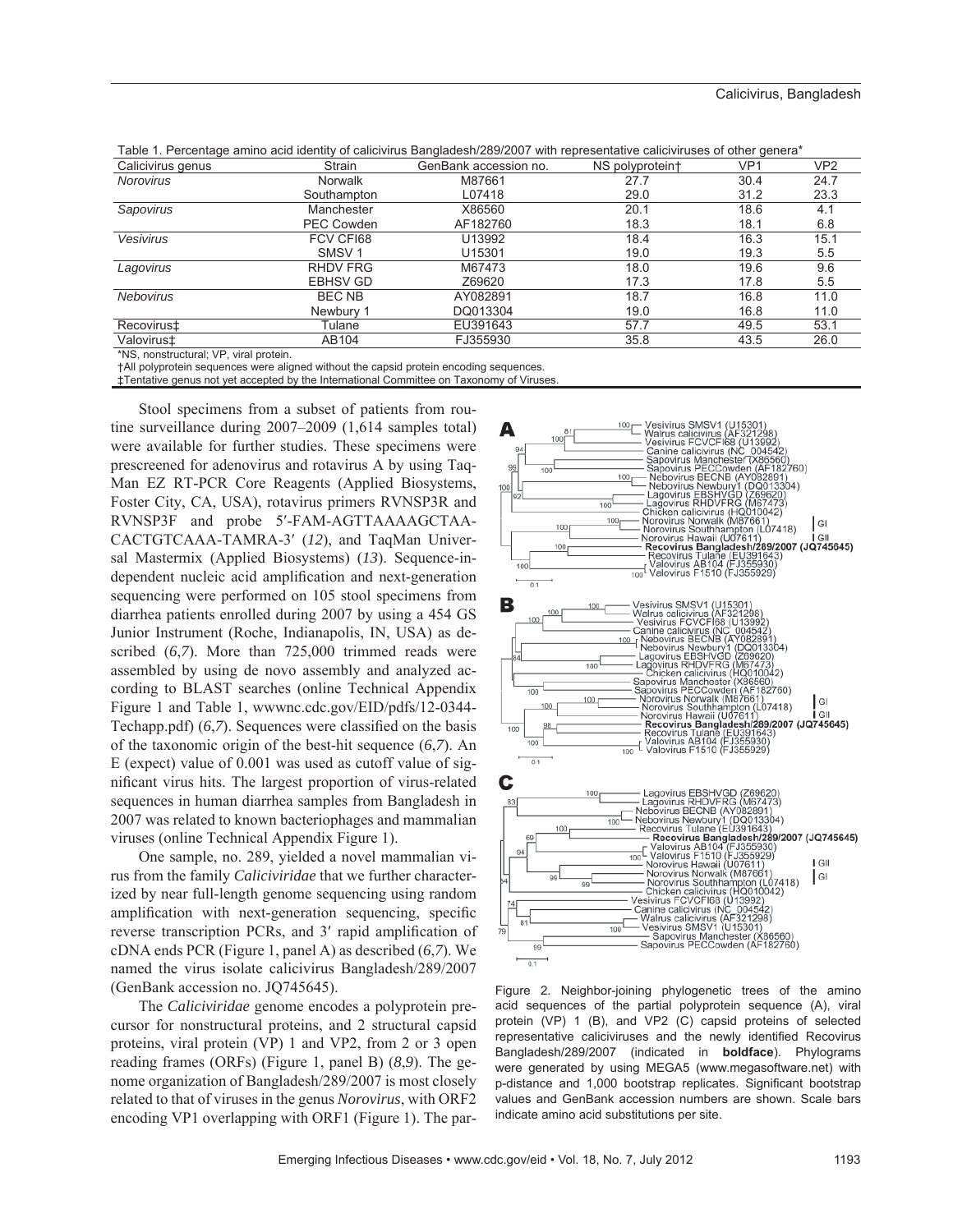### **DISPATCHES**

tial polyprotein precursor and complete VP1 and VP2 proteins were aligned with corresponding sequences of representative caliciviruses. Divergence analysis demonstrated that the calicivirus Bangladesh/289/2007 showed 57.7%, 49.5%, and 53.1% amino acid identity in the polyprotein, VP1, and VP2, respectively, to its closest relative, Recovirus Tulane (GenBank accession no. EU391643), which was identified from rhesus macaques (Table 1; Figure 2).

Additionally, on the basis of the identity profiles of noroviruses (*14*)—strains, genotypes, and genogroups showed 85.9%–100%, 56.2%–85.7%, and 38.6%–55.1% identity, respectively—Bangladesh/289/2007 may represent a new genogroup in the proposed genus Recovirus. This conclusion was corroborated by comparison of a partial RNA-dependent RNA polymerase (RdRp) sequence of calicivirus Bangladesh/289/2007 to known recovirus RdRp sequences (online Technical Appendix Figure 2).

We performed a diagnostic real-time recovirus PCR targeting the RdRp of all 1,614 available samples from patients with diarrhea (*11*). Reverse transcription PCR–grade viral nucleic acid was extracted by using the MagNA Pure LC Total Nucleic Acid Isolation Kit (Roche) and amplified by using reverse transcription PCR with primers VS665 and VS666 and probe VS664 (online Technical Appendix Table 2) and TaqMan EZ RT-PCR Core Reagents (Applied Biosystems). The cycling program consisted of 50°C for 2 min, 60°C for 30 min, 95°C for 5 min, and 50 cycles of 95°C for 20 s and 59°C for 1 min, resulting in a 164-bp amplicon.

In addition to sample 289, 5 other human diarrhea samples (Table 2) were sequence-confirmed to be positive for a recovirus, with high homology (>98%) to calicivirus Bangladesh/289/2007; this finding indicates that recovirus Bangladesh infects humans. Clinical data indicate that all patients with a recovirus present in their feces had 6 to  $>21$  watery stools in the first 24 hours after illness onset (Table 2); 4 patients experienced vomiting and 2 patients had fever. Patient ages ranged from 3 months to 50 years. Three recovirus-positive patients showed evidence of coinfection with other pathogens that are known to cause diarrhea in humans, such as rotavirus A, adenovirus, *Vibrio cholerae*, or *Salmonella* spp.; the other 3 patients did not. Although viruses such as norovirus, sapovirus, and astrovirus were not detected in the recovirus-positive samples by sequence-independent amplification assays, all samples were not analyzed for all known enteric pathogens. Of 514 diarrhea samples gathered by the Diagnostic Unit, Department of Virology, Erasmus Medical Center, Rotterdam, the Netherlands, for diagnosis of gastrointestinal infections during 2007 and 2009, none was positive for Recovirus Bangladesh (data not shown).

#### **Conclusions**

For a large proportion of human diarrhea cases, no etiologic agent can be identified, despite multiple metagenomic studies of viruses in human stool aimed at identifying new etiologic agents (3–5). In addition, it cannot be known when and where emerging and reemerging viruses will appear in the human population. To identify potential etiologic agents of diarrhea in humans, we performed a metagenomic viral inventory in diarrhea samples from Bangladesh, which led to the identification of a novel calicivirus.

Although no species demarcation criteria have been defined for the family *Caliciviridae* by the International Committee on the Taxonomy of Viruses, we classified calicivirus Bangladesh/289/2007 in the proposed genus Recovirus, primarily on the basis of phylogenetic analyses (*8*). Bangladesh/289/2007 may also be considered a new genogroup of the genus Recovirus for the following reasons: 1) the genetic distance between Recovirus Tulane and Bangladesh/289/2007 VP1 is similar to that of VP1 capsids of noroviruses belonging to different genogroups (*14*); 2) the genetic distances between macaque recoviruses and Recovirus Bangladesh/289/2007 RdRP are similar to that of RdRP sequences of recoviruses belonging to different genogroups (*15*); 3) the genome organization of Recovirus Tulane and Bangladesh/289/2007 differs; and 4) Recovirus Tulane and Bangladesh/289/2007 were identified in different host species.

| Table 2. Clinical data for patients positive for Recovirus Bangladesh/289/2007, Bangladesh* |       |                |       |                |                        |           |           |               |                  |  |  |  |
|---------------------------------------------------------------------------------------------|-------|----------------|-------|----------------|------------------------|-----------|-----------|---------------|------------------|--|--|--|
| Patient                                                                                     | Age,  | Year of sample |       | <b>Disease</b> | Bowel                  |           | Abdominal | Patient       |                  |  |  |  |
| no.                                                                                         | v/sex | collection     | Fever | duration, d    | movements <sup>+</sup> | Vomitingt | pain      | condition     | Other pathogens‡ |  |  |  |
| 201                                                                                         | 23/M  | 2007           | Yes   | <1             | $11 - 15$              | ~10       | Yes       | Lethargic     | None             |  |  |  |
| 289§                                                                                        | 25/M  | 2007           | No    | $<$ 1          | $6 - 10$               | ~10       | Yes       | Lethargic     | None             |  |  |  |
| 445                                                                                         | 20/M  | 2007           | No    | $1 - 3$        | $11 - 15$              |           | Yes       | Normal        | None             |  |  |  |
| 507                                                                                         | 50/F  | 2007           | No    | $<$ 1          | $6 - 10$               | ~10       | No        | <b>Drowsy</b> | Vibrio cholerae  |  |  |  |
| 809                                                                                         | 0/M   | 2008           | No    | $4 - 6$        | >21                    | ~10       | No.       | Lethargic     | Rotavirus A      |  |  |  |
| 1084                                                                                        | 1/M   | 2008           | Yes   | $1 - 3$        | $6 - 10$               |           | Yes       | Normal        | Adenovirus/      |  |  |  |
|                                                                                             |       |                |       |                |                        |           |           |               | Salmonella spp.  |  |  |  |

\*All patients had watery diarrhea.

†Number of events in 24 h before sample collection.

‡The pathogens that were tested for were *Shigella* spp., *Aeromonas* spp., *Vibrio cholerae*, *Campylobacter* spp., and *Salmonella* spp. In addition, the samples were screened for *Giardia lamblia*, *Entamoeba histolytica*, *Cryptosporidium* spp., *Ascaris lumbricoides*, *Cyclospora cayetanensis*, *Isospora belli*, adenoviruses, and group A rotaviruses.

§The virus from patient 289 is the initially described calicivirus Bangladesh/289/2007 from this study.